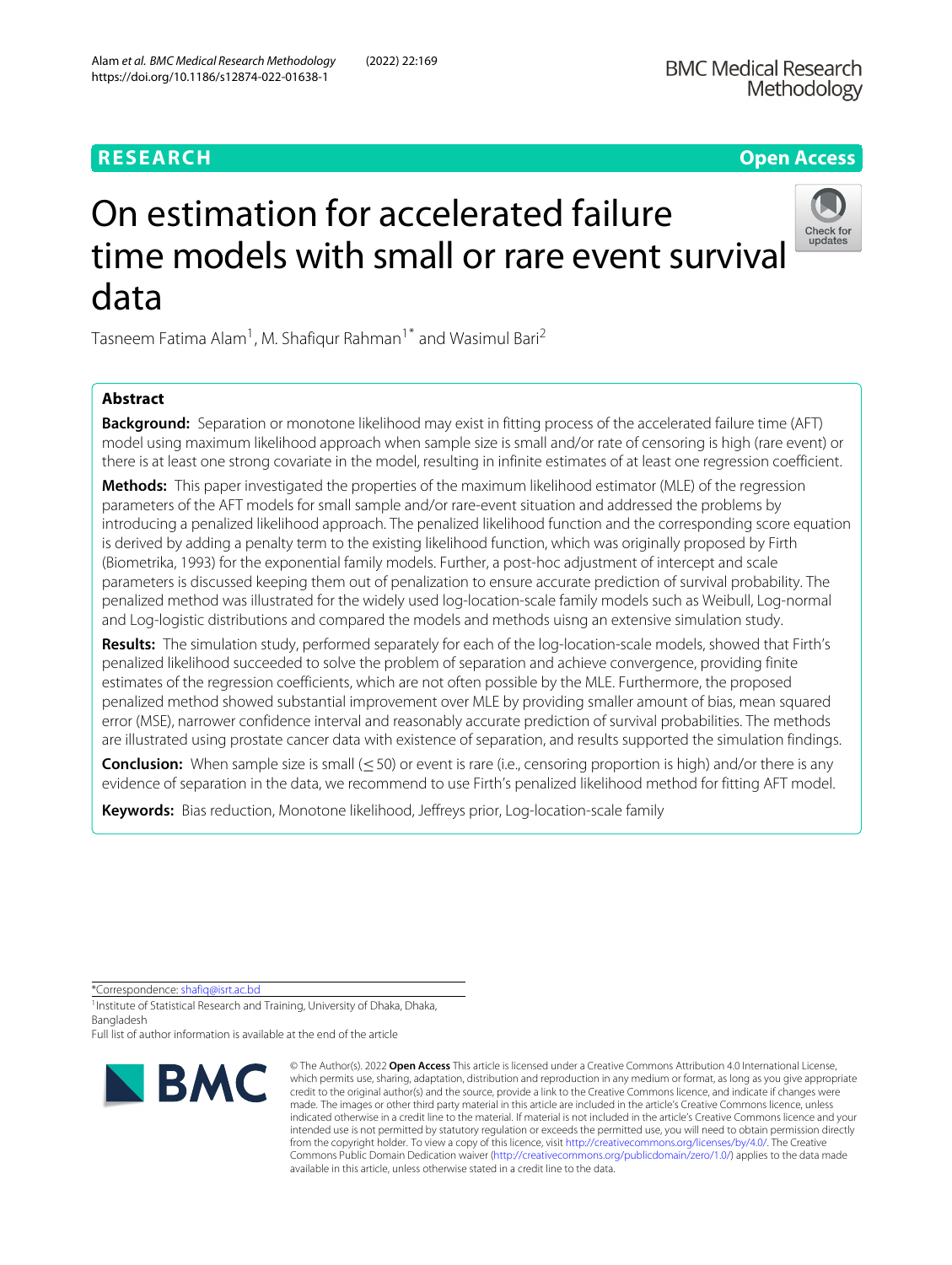#### **Background**

It is now well established in generalized linear model literature that maximum likelihood estimation provides consistent estimates of the regression parameters when sample size is large. However, it may fail to provide a finite or unbiased estimate for at least one regression parameter of the model if sample size is small  $[10]$ . The small-sample consequences arise frequently and become worse if there exists separation in the data  $[12]$ . The problem of separation or monotone likelihood, first introduced by [\[1\]](#page-14-2) in binary regression model is a special condition in a dataset which breakdown the standard maximum likelihood method during fitting process of the model resulting in non-existence (or infinite values) of the maximum likelihood estimates. The situation of separation or monotone likelihood may arise when dataset is small in size as well as if event or non-event of interest can be separated mostly by a binary covariate or a linear combination of several covariates [\[1,](#page-14-2) [3,](#page-14-3) [12,](#page-14-1) [13\]](#page-14-4). In the presence of separation, the traditional maximum likelihood estimation approach may provide highly biased, even infinite estimates for the regression coefficients of one or more covariates and hence provide Wald confidence intervals of infinite width [\[11,](#page-14-5) [12,](#page-14-1) [17,](#page-14-6) [25\]](#page-14-7). A number of studies discussed finite sample bias correction in the maximum likelihood estimate of the regression coefficient and provided solution to separation [\[6,](#page-14-8) [7,](#page-14-9) [18,](#page-14-10) [24\]](#page-14-11). To address the problem of separation and infinite estimates, Firth's preventive method [\[10\]](#page-14-0) is widely used in statistical inference as it eliminates the first order term  $O(n^{-1})$  in the asymptotic bias of the estimated parameters by solving the modified estimating equation resulted from the addition of a Jeffrey's invariant prior based penalty term to the original likelihood function. The performance of Firth's approach in proving the bias reduced estimates and resolving the problem of separation has been demonstrated for the logistic regression model [\[13\]](#page-14-4) and other models under exponential family of the distributions  $[4, 15, 19]$  $[4, 15, 19]$  $[4, 15, 19]$  $[4, 15, 19]$  $[4, 15, 19]$ .

The separation or monotone likelihood issue in the context of survival data were first introduced by [\[12\]](#page-14-1), where it was argued that the pattern of such problem and its consequences in survival data is very similar as in the binary data. However, one may visualize it differently for survival data context. For example, for a single covariate, this occurs when, at each failure time, the covariate value for the failed subjects is the largest of all covariate values in the risk set at that time, or when it is always the smallest. It also occurs when the same is true for a linear combination of covariates. As discussed by Heinze and Schemper, the problem of separation is likely to occur if the sample size is small, percentage of censoring is high, and/or there are one or more strong covariates, particularly binary covariates. The chance of separation increases with the degree of imbalance in the distribution of binary

covariate. However, the separation is rarely occur with the continuous covariate and uncensored data. Whatever the reasons for occurring separation in survival data, the situation is by no means negligible as it creates several consequences. To overcome the problems due to small sample, or rare events, or separation in analyzing survival data, [\[12\]](#page-14-1) suggested a penalized likelihood function for semi-parametric Cox proportional hazard model [\[8\]](#page-14-15) by incorporating the Firth's bias preventive principle into the partial likelihood function. However, an appropriately fitted parametric survival model with correctly specified distribution always yields consistent and more efficient estimates of the parameters of interest than the estimates obtained from a semi-parametric model [\[9,](#page-14-16) [20\]](#page-14-17) and have intuitive interpretation through a direct connection with the failure time. Moreover, the estimation technique under a parametric model is computationally more flexible and provides precise estimates since both the survival and censoring times are used directly to construct the likelihood function. To provide bias corrected estimate in the small sample situation, [\[21\]](#page-14-18) applied Firth's penalized approach to exponential survival model, which, however, has limited use in practice because of inapplicability of constant failure rate assumption in most real world applications. Therefore, under the parametric framework, it is obvious to focus on widely used accelerated failure time (AFT) model, which is a general framework of a range of parametric survival models under log-location scale family of distributions. However, the performance of maximum likelihood estimation technique to estimate the parameters of the AFT models has not been investigated yet when sample size is small or event of interest is rare or if there exists separation in the survival data. In this study, an attempt has been made to examine performance of maximum likelihood estimators in such situations through conducting extensive simulation studies. To address the problems in the MLEs, this paper proposed penalized likelihood estimation for AFT survival models by incorporating the Firth's penalty term to the original likelihood function, as motivated by  $[12]$ . The empirical performance of the newly proposed approach was studied through simulations, where penalized likelihood function was optimized by using quasi-Newton-algorithm.

Though the main purpose of the AFT survival models is to examine how the covariates influence the survival times, estimate of scale parameter is of interest as estimates of both regression and scale parameters are required to predict the survival quantities such as survival probabilities and hazard functions. However, imposing Jeffrey's prior for penalization may result in further shrinkage of the estimate of scale and intercept parameters, which may lead to biased estimates of survival quantities. This is motivated by the recent study of  $[22]$  who identified that Firth's penalization for logistic regression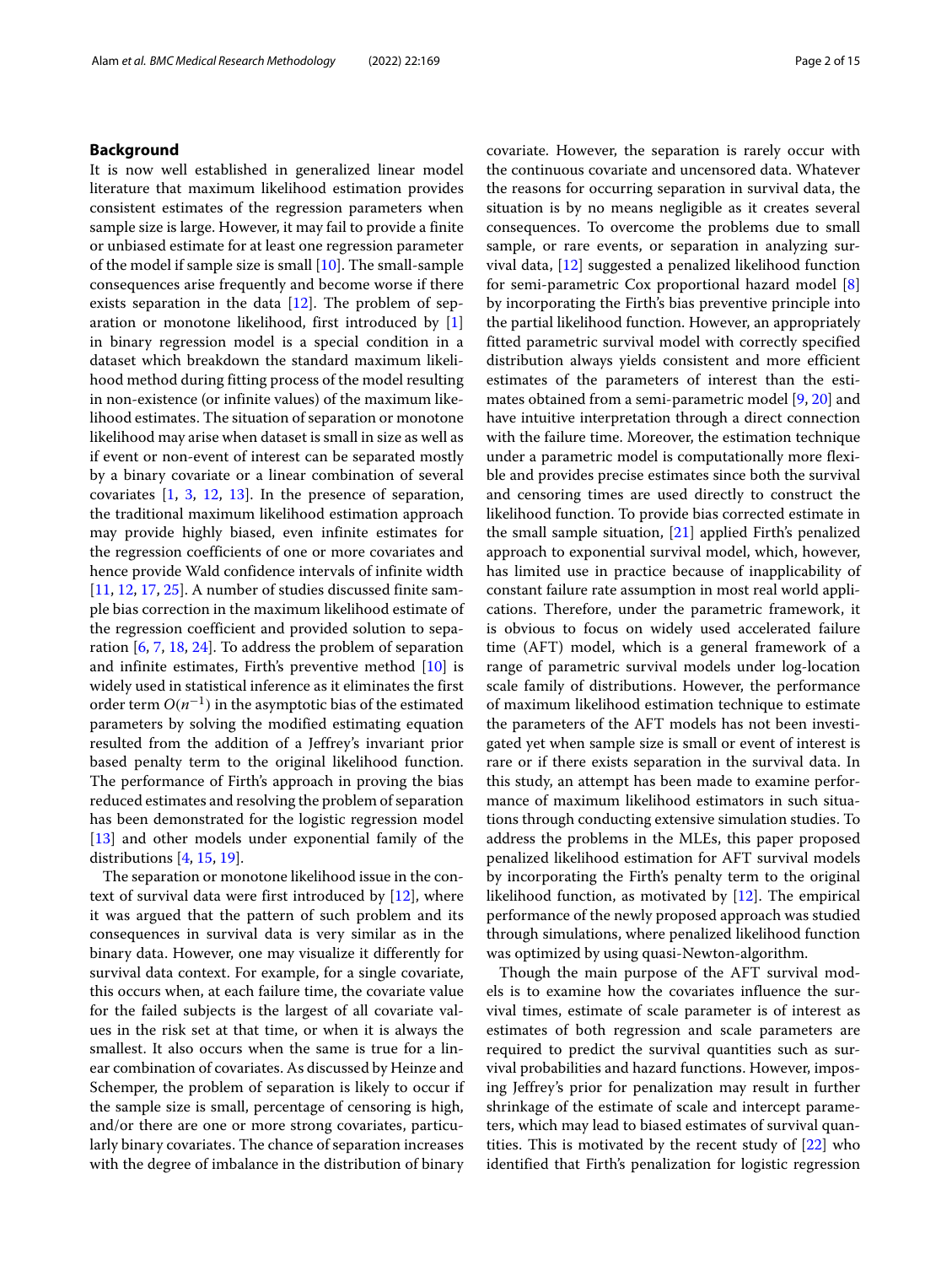resulted in inaccurate prediction of overall probability and proposed a correction in the intercept term to ensure accurate prediction. Following the first modification of Firth's procedure suggested by [\[22\]](#page-14-19) in logistic regression, this paper also proposed a post-hoc adjustment of the intercept and scale parameters estimated by the penalized likelihood method in the AFT model by keeping them out of penalization.

The paper is organized as follows. ["Methodology"](#page-2-0) section describes the methodology starting with a brief discussion on AFT model and maximum likelihood estimation procedure, which is followed by the application of Firth's principle to derive the penalized likelihood function for AFT model and optimization procedure and ended by the post-hoc adjustment of the scale parameters. Comprehensive simulation studies conducted under different scenarios to compare the performance of estimates obtained through the maximum likelihood and penal-ized likelihood functions are given in ["Simulation study"](#page-4-0) section. An illustration of the proposed methods using data on prostate cancer patients [\[5\]](#page-14-20) is discussed in ["Illustration using prostate cancer data"](#page-10-0) section. This paper concludes with a brief discussion on findings, limitations, and further scope of this study in ["Discussion"](#page-13-0) section.

# <span id="page-2-0"></span>**Methodology**

#### **AFT model**

Let us consider a censored random sample containing data  $(y_i, \delta_i, x_i)$ ,  $i = 1, \ldots, n$ , where  $y_i = \log(t_i)$  is a log-lifetime or log-censoring-time if the censoring indicator  $\delta_i = 1$  or  $\delta_i = 0$ , respectively and  $\mathbf{x}_i = (1, x_{i1}, \dots, x_{ir}, \dots, x_{ip})^T$  is a  $(p + 1)$ -dimensional vector of covariates. The locationscale family model describes the relationship between the survivor function  $S(y_i|\mathbf{x}_i)$  and a set of covariates  $\mathbf{x}$  as

$$
S(y_i|x_i) = S_0\left(\frac{y_i - u(x_i\beta)}{b}\right), \ -\infty < y < +\infty
$$

where  $S_0(z)$  is the survivor function of a standardized random variable,  $u(x_i, \beta) = \beta^T x_i$  denotes location parameter and *b* the scale parameter, and  $\beta$  =  $(\beta_0, \beta_1, \ldots, \beta_r, \ldots, \beta_p)^T$  is a vector of regression coefficients [\[16\]](#page-14-21). The model can also be written in the following form to describe the relationship between covariate and log-survival time:

$$
y_i = u(x_i\beta) + bZ_i, \tag{1}
$$

where  $Z_i$  is a random variable with a standard distribution in  $(-\infty,\infty)$ . The covariate effectively alters the log-time scale in additive form (or original time-scale in multiplicative form) and hence the model is referred to as accelerated failure time (AFT) model. The above equation represents as a family of models for which *Z* belong to a standard location-scale family of distributions (i.e., extreme value, logistic, normal distribution) while the survival time *T* belonging to the log-location scale family of distributions (i.e., Weibull, log-logistic, log-normal), respectively.

# **Maximum likelihood estimation for AFT model**

The maximum likelihood method is commonly used to estimate the parameter of the model given in Eq. [\(1\)](#page-2-1). Setting  $z_i = (y_i - u_i)/b$  with p.d.f  $f_0(z) = -S_0'(z)$ ;  $u_i =$  $u(x_i; \boldsymbol{\beta})$  and  $m = \sum_{i=1}^n \delta_i$ , the log-likelihood function for the location-scale family model (1) can be written as:

<span id="page-2-2"></span>
$$
\ell(\boldsymbol{\beta},b) = -m\log b + \sum_{i=1}^{n} \left[ \delta_i \log f_0(z_i) + (1-\delta_i) \log S_0(z_i) \right].
$$
\n(2)

Let  $\theta = (\beta^T, b)^T$  be the  $(p + 2)$ -dimensional vector of parameters. The maximum likelihood estimate of *θ* is the solution of the estimating equations  $U(\beta, b) = 0$  simultaneously, where  $U(\beta, b)$  is the score function defined as

$$
U(\boldsymbol{\beta},b) = \partial \ell(\boldsymbol{\theta})/\partial \boldsymbol{\theta}
$$
  
=  $[U_0(\boldsymbol{\beta},b), U_1(\boldsymbol{\beta},b), \ldots, U_r(\boldsymbol{\beta},b), \ldots, U_p(\boldsymbol{\beta},b), U_b(\boldsymbol{\beta},b)]^T$ .

If *X* is an  $n \times (p + 1)$  matrix having rows  $x_i^T$  =  $(1, x_{i1}, \ldots, x_{ir}, \ldots, x_{ip})$ , then  $\partial z_i / \partial \beta_r = -x_{ir} b^{-1}$ ;  $\partial z_i / \partial b =$  $-z_i b^{-1}$ . The *r*-th and last components of the score functions are given by,

<span id="page-2-3"></span>
$$
U_r(\boldsymbol{\beta}, \boldsymbol{b}) = -\frac{1}{b} \sum_{i=1}^n \left[ \delta_i \frac{\partial \log f_0(z_i)}{\partial z_i} + (1 - \delta_i) \frac{\partial \log S_0(z_i)}{\partial z_i} \right] x_i,
$$
\n(3)

<span id="page-2-4"></span>
$$
U_b(\boldsymbol{\beta}, \boldsymbol{b}) = -\frac{r}{b} - \frac{1}{b} \sum_{i=1}^n \left[ \delta_i \frac{\partial \log f_0(z_i)}{\partial z_i} + (1 - \delta_i) \frac{\partial \log S_0(z_i)}{\partial z_i} \right] z_i.
$$
\n(4)

The  $(p + 2) \times (p + 2)$  observed information matrix is given by:

$$
I(\beta, b) = \begin{pmatrix} -\frac{\partial^2 l}{\partial \beta \partial \beta}^T & -\frac{\partial^2 l}{\partial \beta \partial b} \\ -\frac{\partial^2 l}{\partial \beta \partial \beta} & -\frac{\partial^2 l}{\partial b^2} \end{pmatrix}
$$
  
= 
$$
\frac{1}{b^2} \begin{pmatrix} -\sum_{i=1}^n A_i x_i x_i^T & -\sum_{i=1}^n (A_i z_i + B_i) x_i \\ -\sum_{i=1}^n (A_i z_i + B_i) x_i^T & -[m + \sum_{i=1}^n (A_i z_i^2 + 2B_i z_i)] \end{pmatrix},
$$

<span id="page-2-1"></span>where

$$
A_i = \delta_i \frac{\partial^2 \log f_0(z_i)}{\partial z_i^2} + (1 - \delta_i) \frac{\partial^2 \log S_0(z_i)}{\partial z_i^2},
$$

$$
B_i = \delta_i \frac{\partial \log f_0(z_i)}{\partial z_i} + (1 - \delta_i) \frac{\partial \log S_0(z_i)}{\partial z_i}.
$$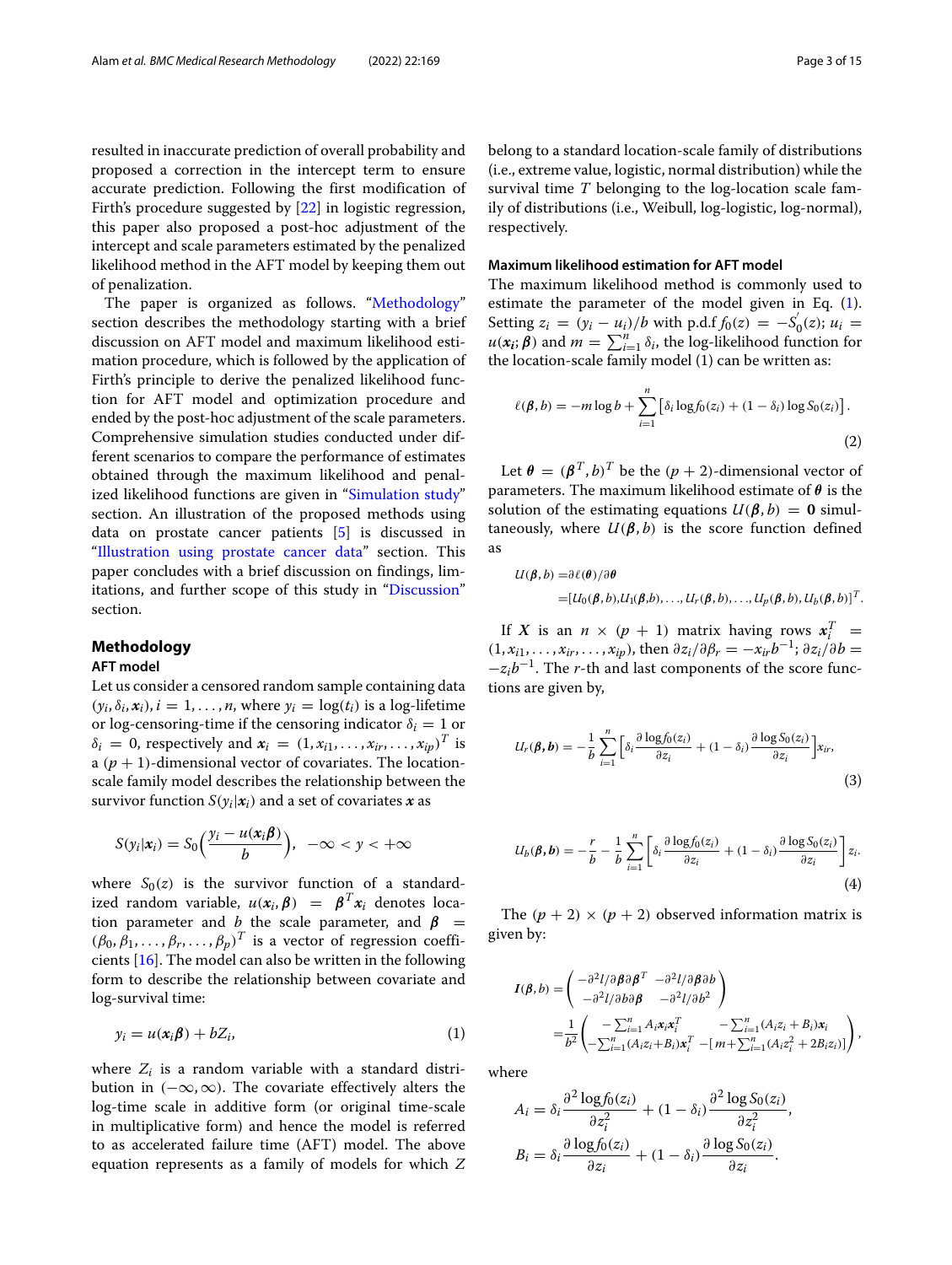#### **Firth's penalized likelihood method for AFT model**

In order to remove the first order bias  $O(n^{-1})$  in the MLE of the regression parameter, say *θ*, of the generalized linear models, [\[10\]](#page-14-0) introduced a penalized log-likelihood function by adding a penalty term  $1/2 \log |I(\theta)|$  to the original log-likelihood function (*θ*). Without loss of generality, Firth's procedure can be directly applied to the likelihood function of the AFT models given in Eq. [\(2\)](#page-2-2). For the AFT model (Eq. [1\)](#page-2-1) with a  $(p+2)$ -dimensional parameter vector  $\theta = (\beta^T, b)^T$ , the penalized log-likelihood function with Firth's penalty term is given by

$$
\ell^*(\boldsymbol{\beta},b) = \ell(\boldsymbol{\beta},b) + \frac{1}{2}\log|I(\boldsymbol{\beta},b)|,\tag{5}
$$

where  $|I(\boldsymbol{\beta},b)|^{1/2}$  is the Jeffreys invariant prior, whose influence is asymptotically negligible. By adding the penalty term with the original likelihood function given in Eq. [\(2\)](#page-2-2) one can derive an explicit form of the penalized likelihood function. In addition, according to Firth's principle, corresponding modified score functions for the *r*-th regression  $\beta_r$  and scale parameter *b* can be written by adding the penalty term in Eqs. [\(3\)](#page-2-3) and [\(4\)](#page-2-4) respectively as follows :

$$
U_r^*(\boldsymbol{\beta}, b) = U_r(\boldsymbol{\beta}, b) + \frac{1}{2} \text{tr} \Big[ I(\boldsymbol{\beta}, b)^{-1} \Big( \frac{\partial I(\boldsymbol{\beta}, b)}{\partial \beta_r} \Big) \Big] = U_r(\boldsymbol{\beta}, b) + \frac{\partial}{\partial \beta_r} \Big[ \frac{1}{2} \log |I(\boldsymbol{\beta}, b)| \Big],
$$
(6)

and

$$
U_b^*(\boldsymbol{\beta}, b) = U_b(\boldsymbol{\beta}, b) + \frac{1}{2} \text{tr} \Big[ I(\boldsymbol{\beta}, b)^{-1} \Big( \frac{\partial I(\boldsymbol{\beta}, b)}{\partial b} \Big) \Big]
$$
  
=  $U_b(\boldsymbol{\beta}, b) + \frac{\partial}{\partial b} \Big[ \frac{1}{2} \log |I(\boldsymbol{\beta}, b)| \Big].$  (7)

By expanding the above two Eqs.  $(6-7)$  $(6-7)$  one can derive an explicit analytical form of the score equations which ensure finite estimates of both the *β* and *b* while solving them using Newton-Raphson method. However, in numerical optimization, the Newton-Raphson's method can be computationally tedious and inefficient for expansive and complex non-linear problems if the Hessian (second order derivative of the objective function) is directly calculated iteratively. Moreover, Newton-Raphson's method might not work properly if the Hessian is singular at any iteration. Therefore, rather than solving the modified score equation by the Newton-Raphson algorithm, we directly optimized the penalized likelihood function given in Eq. [\(7\)](#page-3-1) using a quasi-Newton method referred to the Broyden-Fletcher-Goldfarb-Shanno (BFGS) algorithm, which also ensures finite estimates of both the *β* and *b*. It is computationally cheaper and more efficient than the Newton's method and approximates the Hessian matrix using the gradient (first order derivative of the objective function) at each step

rather than iteratively computing it [\[2\]](#page-14-22). Thus the penalized likelihood estimates  $\theta^* = (\beta^*, b^*)$  can be obtained from the optimization as follows:

$$
\theta^* = \arg\max_{\beta^*,b^*} \ell^*(\beta,b).
$$

The corresponding standard error of the estimator can be obtained from the approximated Hessian matrix.

# **Intercept and scale parameter correction**

Firth's penalized likelihood method is known to reduce first order bias in the estimate of the model parameter by shrinking the estimate towards the true value. However, incorporating the penalty term in the likelihood may cause greater shrinkage of the intercept and scale parameter, which in turn may provides bias in the estimated survival probabilities given by

$$
S(t) = S_0 \left( \frac{\log t - u(\mathbf{x}; \boldsymbol{\beta}^*)}{b^*} \right) = S_0 \left( \frac{\log t - \boldsymbol{\beta}^{*T} \mathbf{x}}{b^*} \right).
$$

Therefore, a post-hoc adjustment of the intercept and scale parameter estimates in the AFT model has been performed by keeping these parameters out of penalization. The adjustment was performed by following the procedure described in a recent study by [\[22\]](#page-14-19) for correcting the intercept term in the Firth's logistic regression. The intercept and scale parameter corrections in AFT models can be administered as follows:

- <span id="page-3-0"></span>(i) Estimate the coefficients as  $\theta_F = (\beta_{F,0}, \beta_{F,1}, \ldots, \beta_{F,p}, b_F)$  by Firth's penalization. (ii) Calculate the linear predictors
- <span id="page-3-1"></span> $\hat{\eta}_i = \hat{\beta}_{F,1}x_{i1} + \hat{\beta}_{F,2}x_{i2} + \cdots + \hat{\beta}_{F,p}x_{ip}$ , omitting the intercept.
- (iii) Determine the ML estimate  $\beta_0$  of the intercept and  $b$ of the scale parameter for the AFT model  $Y = \beta_0 + \hat{\eta}_i + bZ$ , containing only a single predictor  $\hat{\eta}_i$  with regression coefficient equal to one. This can be achieved by including an offset in a standard procedure or by direct maximum likelihood estimation.
- (iv) The resulting estimate  $\boldsymbol{\theta}_C = (\beta_0, \beta_{F,1}, \dots, \beta_{F,p}, b)$  is then considered as the corrected Firth's estimate with the intercept and scale parameter replaced by  $\beta_0$ and  $b$  respectively in the original estimates  $\pmb{\theta}_F$ .

This post-hoc adjustment is only required if the interest is to use the model for survival prediction, which is often a primary objective of many studies in clinical prediction research. In the following sub-section, the performance of the Firth's estimates of the model parameters is investigated using an extensive simulation study and compared the results to those obtained for the standard maximum likelihood techniques.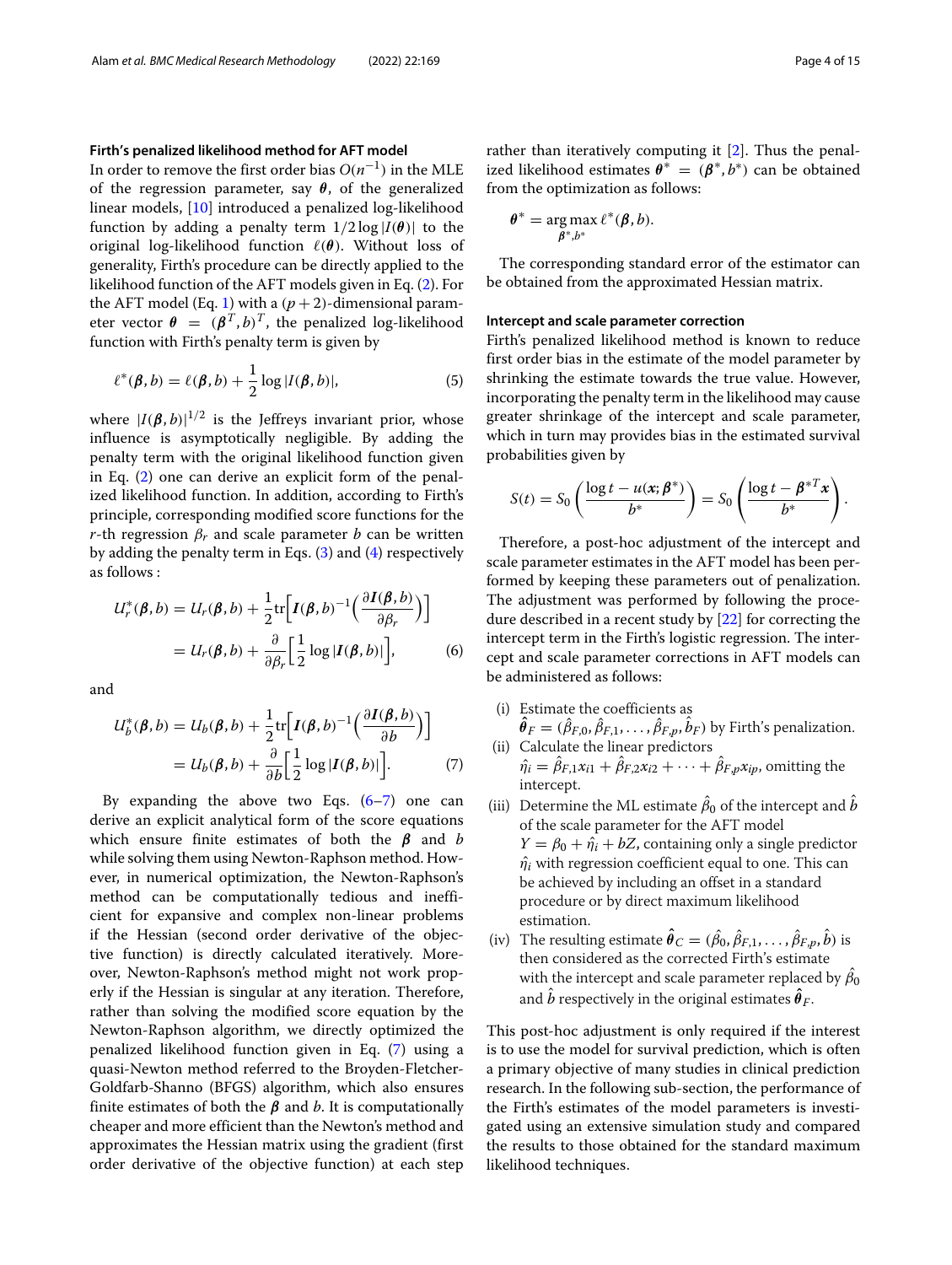#### <span id="page-4-0"></span>**Simulation study**

#### **Simulation design**

Let us consider survival time  $T_i$  for the  $i^{th}$  observation  $(i = 1, \ldots, n)$  which follows a probability distribution belonging to log-location scale family of distributions (e.g., Weibull, log-normal and log-logistic) and right censored time *Ci* which is independent of covariates. We considered two covariates of which one is continuous  $(X_c)$ and the other is binary  $(X_b)$ . The continuous covariate was generated from a standard normal distribution and the binary covariate was generated from a Bernoulli distribution with probability of event  $\pi$ . Then the survival time from the log-location scale family of distributions has been generated as follows:

$$
T_i = \exp(\beta_0 + \beta_c X_{ic} + \beta_b X_{ib} + bZ_i)
$$

where,  $\beta_0$  denotes the intercept,  $\beta_c$  and  $\beta_b$  represent the regression coefficients associated with the continuous and binary covariates, respectively, *b* is the scale parameter and  $Z_i$  is the error term generated from location-scale family of distributions (e.g., Gumbel, normal and logistic distributions). To generate survival times  $T_i$  from Weibull, or log-normal or log-logistic distribution (which one we needed), we considered generating *Zi* from Gumbel, or Normal or Logistic distribution, respectively. Further the censoring times (*Ci*) were generated independently from the same distribution from where the survival time were generated but by replacing the *βx<sup>i</sup>* by a constant term, say λ, referred to the parameter of the censoring distribution. The value of  $\lambda$  control the desired percentage of censoring in the observed data. The observed time-to-event was then defined as  $t_i = \min(T_i, C_i)$  and the indicator as  $\delta_i = I(T_i \leq C_i).$ 

Three simulation series were performed separately by considering three different (but widely used) survival distributions such as Weibul, log-normal and log-logistic. Under each distribution (model), the data were generated as described above. The true values of regression and scale parameters were fixed at  $\beta = (\beta_0, \beta_b, \beta_c)$  =  $(3, 1.2, 0.7)$  and  $b = 0.67$  respectively for Weibull and log-logistic distribution. A small change was made in the regression parameters  $\beta = (\beta_0, \beta_b, \beta_c) = (1, 1.2, 0.7)$  in case of log-normal, considering the same scale parameter. As the data were generated randomly, the percentage of censoring was not exactly the same for all simulated datasets. In order to generate data with a specified censoring proportion,the parameter of the censoring times distribution were determined by iterative algorithm so that the specified censoring proportion would be achieved for the selected parameter values [\[23\]](#page-14-23). In the simulation, we reported average of the censoring percentages over 1000 simulations.

For each of the three models, several simulation scenarios were considered by varying the sample size *n* as 30, 50, and 100 and the percentage of censoring as 10, 20, 30, 40, 50, 60, 70, and 80 for each sample size scenario, except for  $n = 30$  for which it was administered up to 60 because extremely high percentage censoring for very small sample raised serious convergence problem in fitting procedure of the model due to lack of event. Again, fixing the censoring percentage at 20%, we varied the sample size as 15, 30, 45, 60, 75, 90, 105 and 120 to examine the finite sample properties of the estimates under a fixed proportion of censoring.

Further simulation was performed considering a scenario with separation, caused by an influential covariate in the model. In order to create separation, a comparatively larger value of  $\beta_b$  (1.9) was attributed to the binary covariate  $X_b$  than the continuous covariate  $X_c$  (0.5) to increase its influence so that it can create separation. As discussed by [\[12\]](#page-14-1), separation have been considered in a survival dataset if, at each failure time, the covariate value for the subjects who were failed is the greatest (or always smallest) among all the all covariate values in the risk set at that time point. It may happen at most failure time points if the influence of the covariate is strong. If separation happens for a binary covariate, according to the definition by Heinze and Schemper, the covariate value separate (fully or partially) the event from non-event (censored) in the data, resulting in a large difference in both survival curves and median survival times between two groups of subjects with respect to covariate values (1/0). Therefore, to explore the existence of separation in a simulated dataset, we tried to mimic the situation by producing a  $2 \times 2$ contingency table of the censoring status and the binary covariate  $X_h$  and we considered as separated data if there is at least one cell with 0 frequency and/or the median survival times between the subjects with  $X_b = 0$  and those with  $X_b = 1$  is significantly different with p-value  $< 0.01$ . However, not all datasets over the number of simulations have such condition, but a number of datasets have at least one of the cells contains frequency less than or equal to 5 and/or the median survival times between these two groups of subjects is significant with p-value lies between 0.01 and 0.05, which we termed as "near-to-separation" (i.e., partially separated data). The condition of the nearto-separation was discussed in other studies for binary data  $[19]$ . We examined the effect of separation or nearto-separation for sample size 50 and censoring percentage 20, 50 and 80.

# **Model fitting and evaluating the performance**

Under each scenario, we fitted model using both maximum likelihood and Firth's penalized approaches and evaluated the properties such bias, mean-squared error (MSE) and length of confidence interval (CI). We reported the estimates of the parameters of the model as the average of 1000 simulations. The bias was calculated as the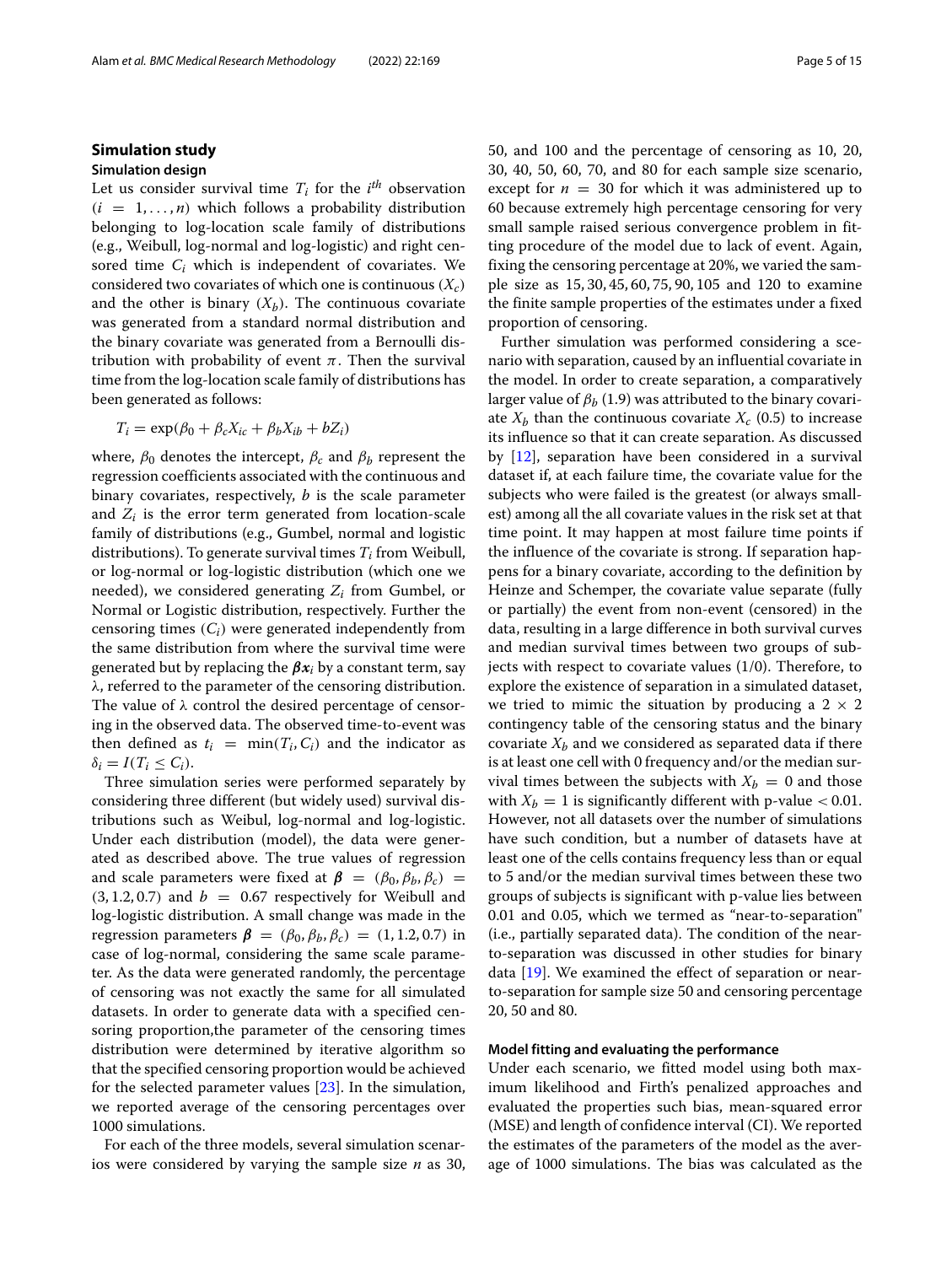difference between the estimate and true value and the mean squared error as the mean of the squared differences between the estimates in each simulated data and the true value. We also reported both the analytical standard error as the mean of the standard error obtained during model fitting in each simulated data over the number of simulation sets and simulation standard error as the standard deviation of the estimates obtained in each simulation over the number of simulations. All computations were conducted with R statistical software of the version 3.5.3. The standard AFT models with MLE were fitted using the survreg function of the survival package and a self-written function  $aft.firth$  was applied to optimize the penalized likelihood function. The R-code of the aft.firth function is available as supplementary document of the article.

# **Simulation results**

For the Weibull AFT model, the results suggests that both the coefficients associated with continuous  $(\beta_c)$  and binary  $(\beta_h)$  covariates are overestimated, in general, by MLE (Table [1\)](#page-5-0). The degree of overestimation increases with the increasing percentage of censored observation. On the contrary, Firth's penalized method showed some improvements by reducing bias and MSE for the estimates of both  $\beta_c$  and  $\beta_b$  (Figs. [1](#page-6-0) and [2\)](#page-7-0). The mean width of Wald based confidence interval is also narrower for Firth's estimates in all cases, providing more precision in high censored situations. Table [2](#page-8-0) shows that the intercept and scale parameter are generally underestimated by the MLE in most cases, except for intercept in high censored cases where it is highly overestimated. After making the post-hoc adjustment to the intercept and scale parameter, the Firth's penalized method showed improvement by providing estimates relatively closer to the true value.

When the performance of the methods were examined for the scenario with existence of separation, the results depicts that the MLE provides infinitely large estimates in the presence of separation particularly for the regression coefficient  $(\beta_b)$  associated with the binary covariate that

<span id="page-5-0"></span>**Table 1** Results of both MLE and Firth's Penalized Likelihood Estimation for both  $\beta_b$  and  $\beta_c$  under Weibull Distribution. Each cell represents mean and standard deviation of estimates over number of valid cases (removing the simulations that were failed to achieve convergence) out of 1000 simulations. The maximum number of convergence failure for MLE is 60 when sample sizze is 50 and censoring rate 80%

|                 |        |                          | <b>MLE</b> |         |        |          | Firth            |           |                                                                                                                                     |          |
|-----------------|--------|--------------------------|------------|---------|--------|----------|------------------|-----------|-------------------------------------------------------------------------------------------------------------------------------------|----------|
| Sample Size (n) | Cens.% | <b>True Coefficients</b> | Estimate   | SE      | Sim.SE | Width    | <b>Estimates</b> | <b>SE</b> | Sim.SE                                                                                                                              | Width    |
|                 |        |                          |            |         |        | (95% CI) |                  |           |                                                                                                                                     | (95% CI) |
| 30              | 20     | $\beta_c = 1.2$          | 1.198      | 0.155   | 0.171  | 0.606    | 1.190            | 0.142     | 0.170                                                                                                                               | 0.557    |
|                 | 40     |                          | 1.344      | 0.193   | 0.219  | 0.758    | 1.185            | 0.174     | 0.216                                                                                                                               | 0.681    |
|                 | 60     |                          | 1.528      | 0.266   | 0.334  | 1.04     | 1.174            | 0.225     | 0.325<br>0.304<br>0.350<br>0.461<br>0.120<br>0.176<br>0.640<br>0.223<br>0.284<br>8.814<br>0.082<br>0.119<br>0.217<br>0.150<br>0.194 | 0.880    |
|                 | 20     | $\beta_b=0.7$            | 0.689      | 0.272   | 0.307  | 1.067    | 0.681            | 0.245     |                                                                                                                                     | 0.960    |
|                 | 40     |                          | 0.686      | 0.321   | 0.362  | 1.259    | 0.663            | 0.279     |                                                                                                                                     | 1.095    |
|                 | 60     |                          | 0.948      | 56.262  | 1.203  | 220.325  | 0.639            | 0.340     |                                                                                                                                     | 1.332    |
| 50              | 20     | $\beta_c = 1.2$          | 1.210      | 0.120   | 0.121  | 0.469    | 1.205            | 0.114     |                                                                                                                                     | 0.446    |
|                 | 50     |                          | 1.222      | 0.170   | 0.180  | 0.665    | 1.202            | 0.157     |                                                                                                                                     | 0.616    |
|                 | 80     |                          | 1.781      | 0.311   | 7.080  | 1.218    | 1.190            | 0.268     |                                                                                                                                     | 1.049    |
|                 | 20     | $\beta_b = 0.7$          | 0.695      | 0.212   | 0.224  | 0.832    | 0.690            | 0.199     |                                                                                                                                     | 0.780    |
|                 | 50     |                          | 0.704      | 0.276   | 0.291  | 1.082    | 0.684            | 0.250     |                                                                                                                                     | 0.979    |
|                 | 80     |                          | 3.026      | 124.560 | 26.619 | 486.810  | 0.983            | 0.378     |                                                                                                                                     | 1.482    |
| 100             | 20     | $\beta_c = 1.2$          | 1.200      | 0.083   | 0.083  | 0.325    | 1.197            | 0.081     |                                                                                                                                     | 0.317    |
|                 | 50     |                          | 1.209      | 0.117   | 0.120  | 0.458    | 1.199            | 0.112     |                                                                                                                                     | 0.440    |
|                 | 80     |                          | 4.807      | 0.210   | 48.926 | 0.824    | 1.175            | 0.193     |                                                                                                                                     | 0.756    |
|                 | 20     | $\beta_b = 0.7$          | 0.703      | 0.150   | 0.150  | 0.587    | 0.701            | 0.145     |                                                                                                                                     | 0.568    |
|                 | 50     |                          | 0.708      | 0.193   | 0.197  | 0.758    | 0.698            | 0.184     |                                                                                                                                     | 0.720    |
|                 | 80     |                          | 3.855      | 0.327   | 65.946 | 1.274    | 0.668            | 0.290     | 0.305                                                                                                                               | 1.137    |

 $\beta_c$  = Coefficient of continuous covariate and  $\beta_b$  = Coefficient of binary covariate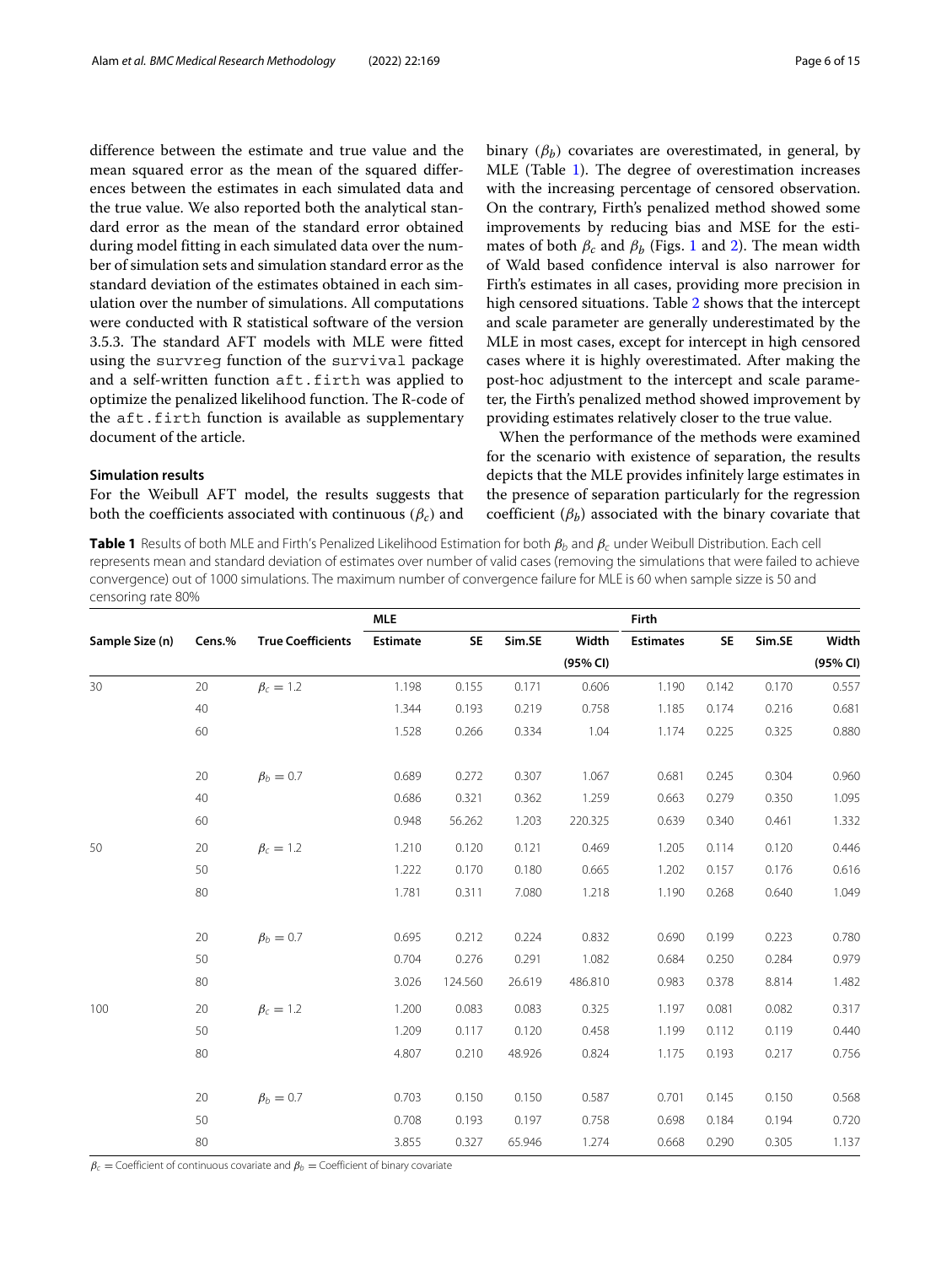<span id="page-6-0"></span>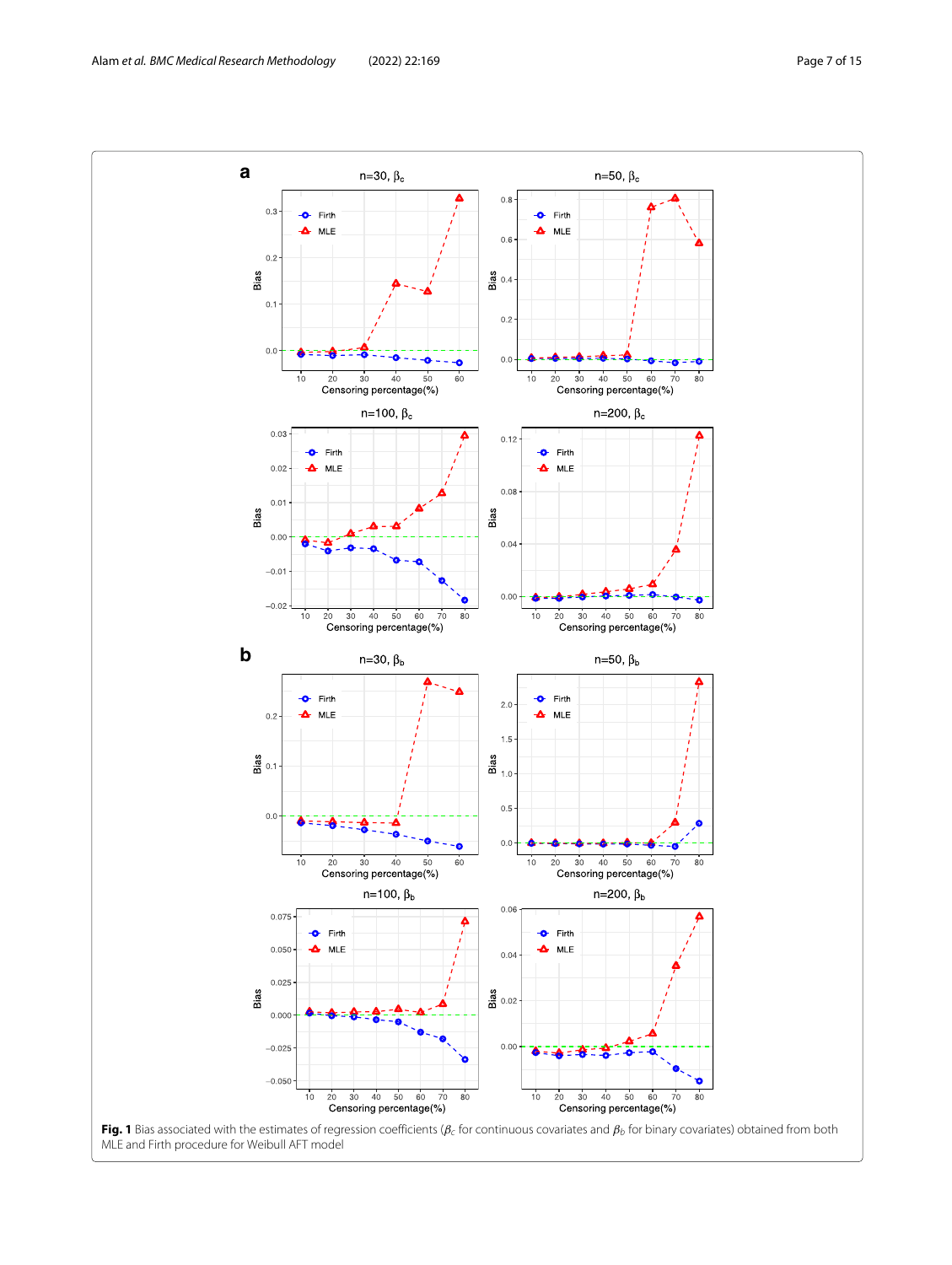<span id="page-7-0"></span>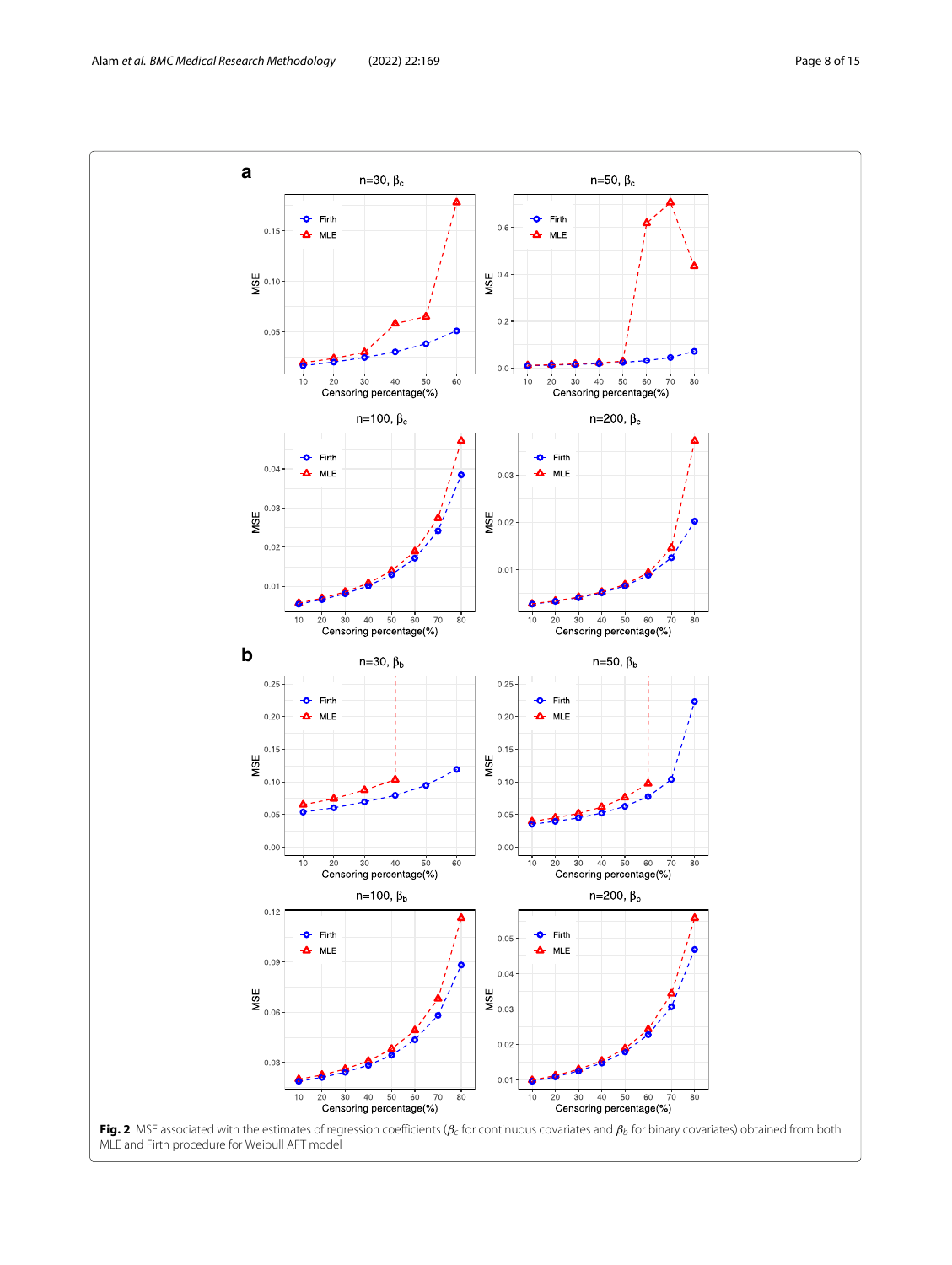|                 |        |                          | <b>MLE</b>       |           |         | Firth            |                         |        |
|-----------------|--------|--------------------------|------------------|-----------|---------|------------------|-------------------------|--------|
| Sample Size (n) | Cens.% | <b>True Coefficients</b> | <b>Estimates</b> | <b>SE</b> | Sim.SE  | <b>Estimates</b> | <b>SE</b>               | Sim.SE |
| 30              | 20     | $\beta_0 = 3$            | 2.989            | 0.187     | 0.213   | 2.989            | 0.129                   | 0.212  |
|                 | 40     |                          | 3.452            | 0.216     | 0.246   | 2.984            | 0.144                   | 0.242  |
|                 | 60     |                          | 3.726            | 0.292     | 0.354   | 2.976            | 0.176                   | 0.333  |
|                 | 20     | $b = 0.67$               | 0.618            | 0.100     | 0.107   | 0.616            | 0.096                   | 0.107  |
|                 | 40     |                          | 0.607            | 0.113     | 0.123   | 0.603            | 0.108                   | 0.122  |
|                 | 60     |                          | 0.597            | 0.136     | 0.159   | 0.585            | 0.123                   | 0.153  |
| 50              | 20     | $\beta_0 = 3$            | 2.987            | 0.146     | 0.154   | 2.988            | 0.104                   | 0.153  |
|                 | 50     |                          | 2.987            | 0.189     | 0.197   | 2.983            | 0.127                   | 0.194  |
|                 | 80     |                          | 5.893            | 6.859     | 22.755  | 3.649            | 0.207<br>0.077          | 11.591 |
|                 | 20     | $b = 0.67$               | 0.642            | 0.079     | 0.083   | 0.641            |                         | 0.083  |
|                 | 50     |                          | 0.635            | 0.097     | 0.103   | 0.631            | 0.093                   | 0.102  |
|                 | 80     |                          | 0.598            | 0.146     | 0.177   | 0.584            | 0.169                   | 0.348  |
| 100             | 20     | $\beta_0 = 3$            | 2.988            | 0.104     | 0.107   | 2.989            | 0.075                   | 0.107  |
|                 | 50     |                          | 2.988            | 0.134     | 0.139   | 2.986            | 0.092                   | 0.137  |
|                 | 80     |                          | 21.583           | 0.276     | 385.896 | 3.512            | 0.152                   | 12.415 |
|                 | 20     | $b = 0.67$               | 0.654            | 0.057     | 0.058   | 0.653            | 0.055<br>0.067<br>0.115 | 0.058  |
|                 | 50     |                          | 0.649            | 0.070     | 0.072   | 0.647            |                         | 0.071  |
|                 | 80     |                          | 0.633            | 0.106     | 0.122   | 0.626            |                         | 0.112  |

<span id="page-8-0"></span>**Table 2** Results of both  $β_0$  and b from Maximum Likelihood Estimation and Firth's Penalized Likelihood Estimation under Weibull Distribution. Each cell represents mean and standard deviation of estimates from valid cases out of 1000 simulations. The maximum number of convergence failure for MLE is 60 when sample sizze is 50 and censoring rate 80%

 $\beta_0$  = Intercept and b = Scale parameter of the location-scale distribution

created separation (Table [3\)](#page-9-0). Conversely, Firth's penalized method showed significant improvement by providing finite estimates of both the coefficient and its SE. It is notable that the values for MLEs are extremely large for high censoring, whereas the Firth's procedure succeeds to provide finite estimates in such an extreme case. The amount of improvement is greater for the regression coefficient  $(\beta_h)$  associated with the binary covariates than those associated with the continuous covariate. The simulation results for the near-to-separation scenario is similar to that of the separation, but with lower amount of bias. It is also reported that, in the presence of separation, the MLE failed to achieve convergence proving infinitely large value. The rate convergence-failure was 26% when sample size was 50 and censoring was 80%, and the rate decreased to 10% when sample size was 100 with the same level of censoring percentage (results not shown). The convergence-failure rate also decreased with the decreasing censoring percentage and it is very low (often negligible) while there was near-to-separation. In contrast, Firth's penalized method achieved convergence

in all simulation scenarios. Further, the penalized method with ad-hoc adjustment of the intercept and scale parameter outperformed the MLE when it was used for prediction for the survival probabilities (Table [4,](#page-9-1) Fig. [3\)](#page-9-2). The penalized method provided very close prediction of the true survival probability at the 1st, 2nd, and 3rd quartiles of the survival time (Table [4\)](#page-9-1) and over the whole follow-up time (Fig. [3\)](#page-9-2) in comparison with the MLE.

Similar findings were found for the log-logistic AFT model, where Firth's penalized method showed improvement over the MLE by reducing bias and MSE and providing narrower confidence interval, particularly when censoring percentage is high, for both the regression coefficients  $\beta_c$  and  $\beta_b$  in the model (Supplementary Table S1, Fig. [4\)](#page-10-1). Similarly, for the intercept  $(\beta_0)$  and scale parameter (*b*), Firth's method with ad-hoc correction showed better performance than the MLE, particularly for high censoring situation (Supplementary Table S2). The correction procedure renders better performance in rare event situations under log-logistic distribution. In the presence of separation, Firth's penalized method outperforms the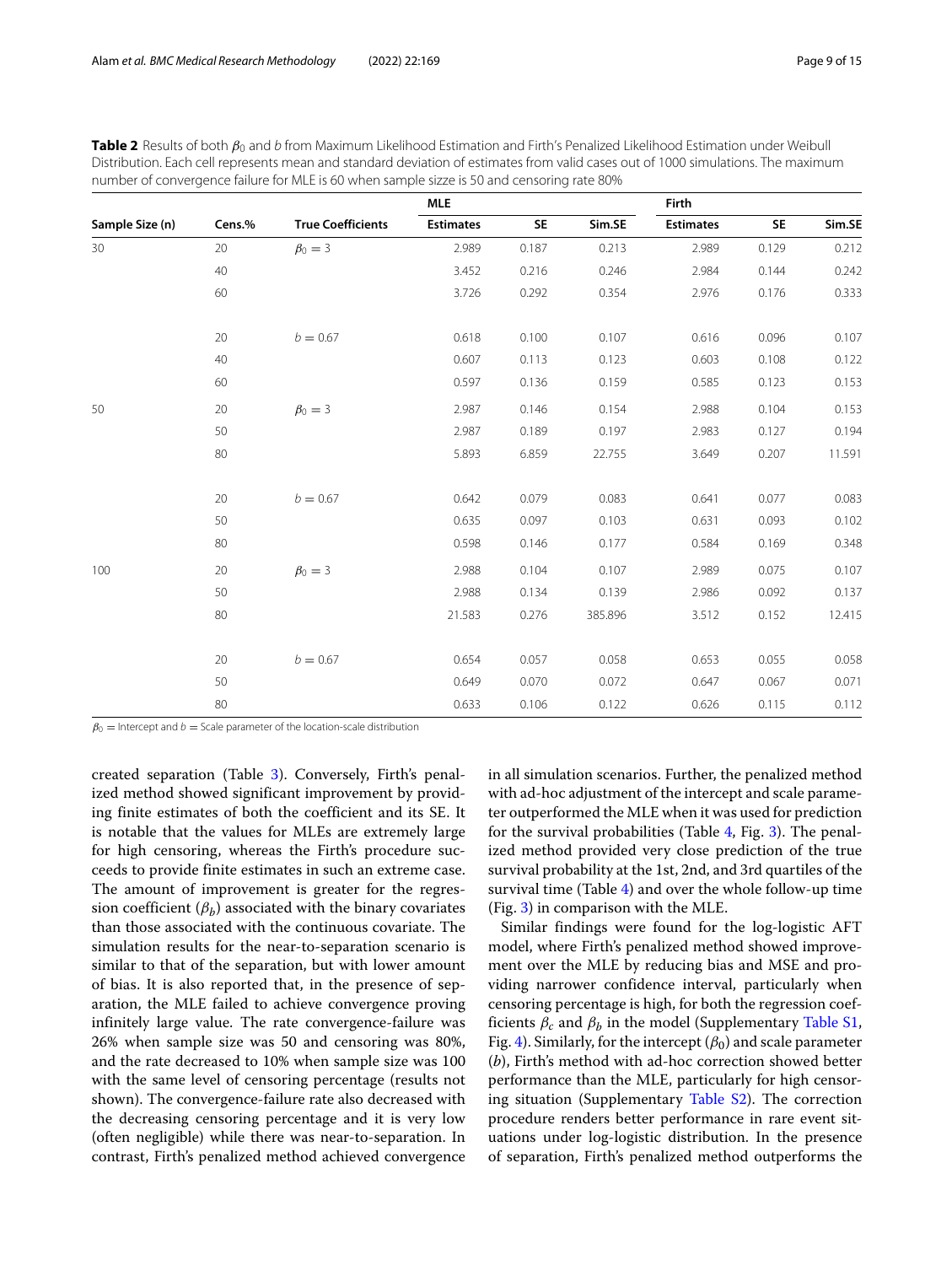|                    |                                                                                                                                                                                                                                                                                                                                                                                                                                                                                                                                     | <b>MLE</b> |        |                  |             | Firth     |                                                                                                                                                                            |       |       |
|--------------------|-------------------------------------------------------------------------------------------------------------------------------------------------------------------------------------------------------------------------------------------------------------------------------------------------------------------------------------------------------------------------------------------------------------------------------------------------------------------------------------------------------------------------------------|------------|--------|------------------|-------------|-----------|----------------------------------------------------------------------------------------------------------------------------------------------------------------------------|-------|-------|
| Sample Size (n)    | failure by MLE is 26.6% when separation occur over 1000 simulations in case of 80% censoring<br><b>True Coefficients</b><br><b>Estimates</b><br>Cens.%<br><b>Bias</b><br>$\beta_c=0.5$<br>$-0.019$<br>0.481<br>20<br>50<br>0.587<br>0.087<br>80<br>0.568<br>0.068<br>$\beta_b = 1.9$<br>20<br>1.943<br>0.043<br>50<br>14.187<br>12.287<br>80<br>104.371<br>102.471<br>$\beta_c = 0.5$<br>20<br>0.503<br>0.003<br>0.494<br>$-0.006$<br>50<br>80<br>1.182<br>1.682<br>$\beta_h = 1.9$<br>1.904<br>0.004<br>20<br>50<br>2.030<br>0.130 | <b>SE</b>  | Sim.SE | <b>Estimates</b> | <b>Bias</b> | <b>SE</b> | Sim.SE                                                                                                                                                                     |       |       |
| Separation         |                                                                                                                                                                                                                                                                                                                                                                                                                                                                                                                                     |            |        |                  |             |           |                                                                                                                                                                            |       |       |
| 50                 |                                                                                                                                                                                                                                                                                                                                                                                                                                                                                                                                     |            |        | 0.109            | 0.115       | 0.479     | $-0.021$                                                                                                                                                                   | 0.103 | 0.115 |
|                    |                                                                                                                                                                                                                                                                                                                                                                                                                                                                                                                                     |            |        | 0.151            | 0.195       | 0.575     | 0.075<br>0.138<br>$-0.008$<br>0.223<br>0.028<br>0.198<br>1.171<br>0.879<br>0.864<br>0.813<br>0.000<br>0.105<br>$-0.015$<br>0.134<br>$-0.016$<br>0.203<br>$-0.010$<br>0.202 | 0.184 |       |
|                    |                                                                                                                                                                                                                                                                                                                                                                                                                                                                                                                                     |            |        | 0.259            | 0.831       | 0.492     |                                                                                                                                                                            | 0.309 | 0.397 |
|                    |                                                                                                                                                                                                                                                                                                                                                                                                                                                                                                                                     |            |        | 0.211            | 0.197       | 1.928     |                                                                                                                                                                            |       | 0.195 |
|                    |                                                                                                                                                                                                                                                                                                                                                                                                                                                                                                                                     |            |        | 6,559.531        | 1.566       | 3.071     |                                                                                                                                                                            |       | 0.175 |
|                    |                                                                                                                                                                                                                                                                                                                                                                                                                                                                                                                                     |            |        | 7020.086         | 700.557     | 2.764     |                                                                                                                                                                            |       | 9.344 |
| Near-to-Separation |                                                                                                                                                                                                                                                                                                                                                                                                                                                                                                                                     |            |        |                  |             |           |                                                                                                                                                                            |       |       |
| 50                 |                                                                                                                                                                                                                                                                                                                                                                                                                                                                                                                                     |            |        | 0.111            | 0.117       | 0.500     |                                                                                                                                                                            |       | 0.117 |
|                    |                                                                                                                                                                                                                                                                                                                                                                                                                                                                                                                                     |            |        | 0.146            | 0.149       | 0.485     |                                                                                                                                                                            |       | 0.146 |
|                    |                                                                                                                                                                                                                                                                                                                                                                                                                                                                                                                                     |            |        | 0.244            | 23.939      | 0.484     |                                                                                                                                                                            |       | 0.264 |
|                    |                                                                                                                                                                                                                                                                                                                                                                                                                                                                                                                                     |            |        | 0.216            | 0.229       | 1.890     |                                                                                                                                                                            |       | 0.227 |
|                    |                                                                                                                                                                                                                                                                                                                                                                                                                                                                                                                                     |            |        | 0.354            | 0.348       | 1.934     | 0.034                                                                                                                                                                      |       | 0.315 |
|                    | 80                                                                                                                                                                                                                                                                                                                                                                                                                                                                                                                                  | 2.855      | 0.955  | 0.636            | 21.649      | 1.433     | $-0.467$                                                                                                                                                                   | 0.468 | 0.459 |

<span id="page-9-0"></span>**Table 3** Estimates, standard error (SE) and simulation standard error (Sim.SE) of  $\beta_0$  and b from Maximum Likelihood Estimation and Firth's Penalized Likelihood Estimation under Weibull Distribution in case of separation and near-to separation. Maximum convergence

 $\beta_c$  = Coefficient of continuous covariate and  $\beta_b$  = Coefficient of binary covariate

MLE by reducing bias to some extent and providing narrower confidence interval (Supplementary Table S3). Similar findings can also be observed for survival prediction for the log-logistic AFT model (results not shown).

For the log-normal AFT model, Firth's penalized method also showed similar performance by providing lower MSE and narrower confidence intervals than MLE (Supplementary Table S4, Fig. [5\)](#page-11-0). The amount of improvement by Firth's penalized method is also greater for the regression coefficient  $(β<sub>b</sub>)$  associated with binary covariates. For the intercept and scale parameters, the correc-

<span id="page-9-1"></span>**Table 4** Estimates of survival probabilities (mean over 500 simulations) at the 1<sup>st</sup>, 2<sup>nd</sup> and 3<sup>rd</sup> quantile of survival times of Weibull distribution with different values of binary covariates and the mean value of continous covariate for sample size 50 and censoring 50%

| <b>Binary covariate</b> | <b>Ouartiles</b> | <b>True</b> | <b>MLE</b> | Firth |
|-------------------------|------------------|-------------|------------|-------|
| $X_2=0$                 | 1st              | 0.750       | 0.780      | 0.769 |
|                         | 2nd              | 0.500       | 0.543      | 0.529 |
|                         | 3rd              | 0.250       | 0.294      | 0.278 |
| $X_2 = 1$               | 1st              | 0.750       | 0.757      | 0.751 |
|                         | 2nd              | 0.500       | 0.498      | 0.499 |
|                         | 3rd              | 0.250       | 0.247      | 0.249 |

tion of Firth's procedure provides an improvement over the MLE (Supplementary Table S5). Similarly, greater performance were also achieved by the Firth's penalized method when it was used for prediction of the survival probabilities (results not shown).



<span id="page-9-2"></span>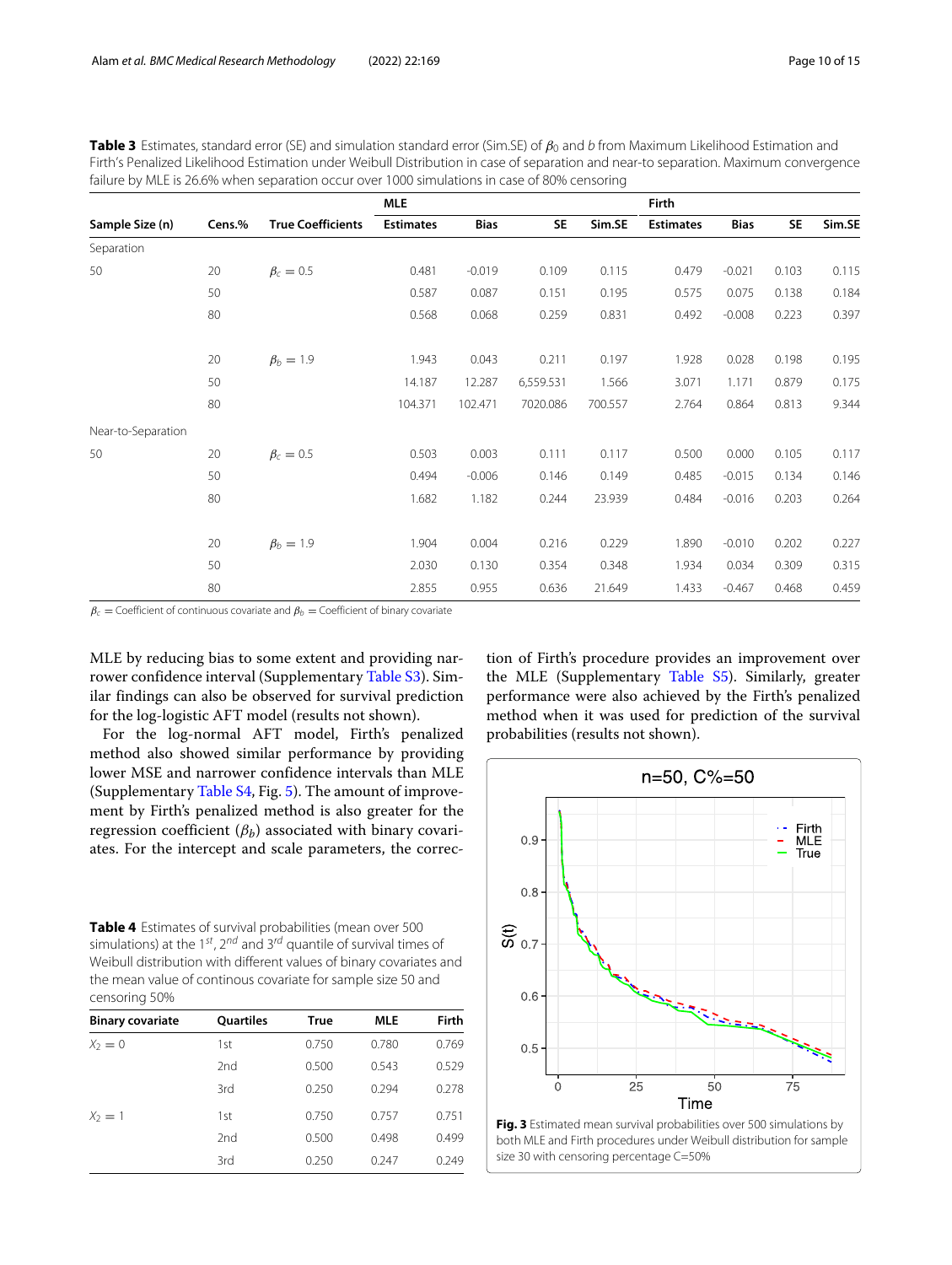

# <span id="page-10-1"></span><span id="page-10-0"></span>**Illustration using prostate cancer data**

The methods are illustrated using prostate cancer data, which were previously used in a study by [\[5\]](#page-14-20) and are publicly accessible (https://hbiostat.org/data/). They conducted an exploratory analysis on the data from a clinical trial of estrogen treatment for a total of 502 prostatic cancer patients several survival status (1 - alive, 2 - dead from prostatic cancer, 3 - dead from heart or vascular disease, 4 - dead from cerebrovascular accident, 5 - dead from pulmonary embolus, 6 - dead from other cancer, 7 - dead from respiratory disease, 8 - dead from other specific non-cancer cause, 9 - dead from other unspecified non-cancer cause and 10 - dead from unknown cause). In this study, we firstly focus on the effectiveness of the treatment on the survival of patient with prostatic cancer and hence observe the time-to-death due to prostatic cancer or not (censoring percentage 53.82). An exploratory analysis with a  $2 \times 2$  contingency table showed that the original data does not suffer from the problem of separation. Therefore, for an illustrative purpose of the method

discussed, a random sub-sample of patients who are either alive or died from prostatic cancer was taken from the original data in order to create separation and near-toseparation. Furthermore, since the number of patients who died from respiratory disease and pulmonery embolus were very small in the original data (16 and 14 respectively) making these events rare, we also considered two more scenarios with the data: one with patients who are alive or died from respiratory disease and another with patients who are alive or died from pulmonery embolus. Each of these two scenarios created near-to-separation (non-zero cells with few observations).

The covariates of interest are: treatment (0, low; 1, highdose), age (0, < 75 years; 1, 75 to 80 years;  $2, \ge 80$  years), weight index caluctaed as weight  $(kg)$  - height $(cm) + 200$  $(0, \ge 100; 1, 80-99; 2, < 80)$ , performance rating  $(0,$  normal; 1, limitation of activity), history of cardiovascular disease (0, no; 1, yes), serum haemoglobin  $(0, \geq 12g/100 \text{ ml}; 1, 9-100)$ 12g/100 ml; 2, < 9g/100 ml), size of primary lesion (0, < 30  $cm^2$ ; 1,  $\geq$  30  $cm^2$ ), and Gleason stage/grade category (0,  $\geq$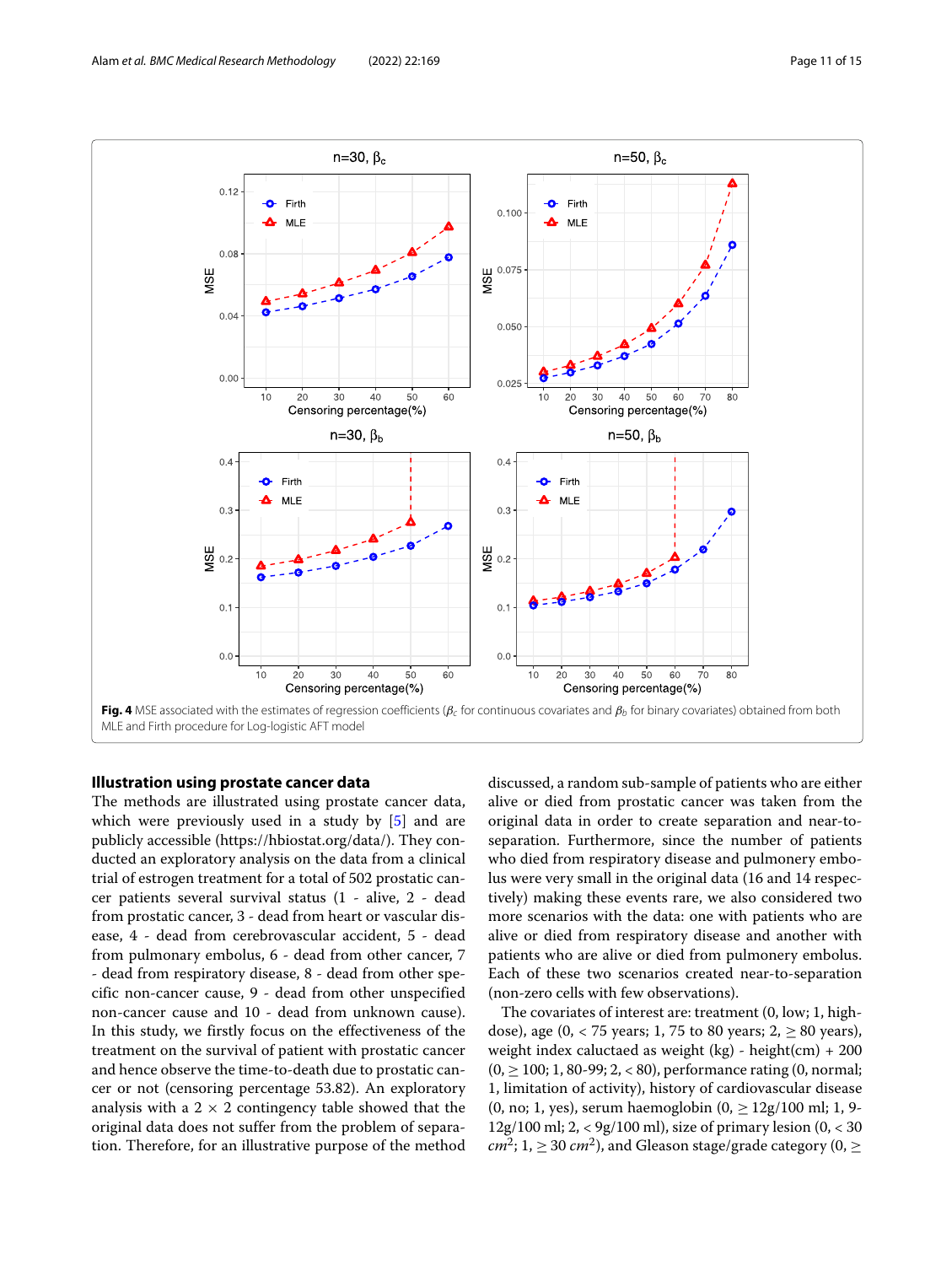

<span id="page-11-0"></span>10; 1, > 10). The variables are denoted as AG (patient age), WT(weight index), PF(performance rating), HX (history of cardiovascular disease), HG (serum haemoglobin), SZ (size of primary lesion) and SG (Geason stage/grade category). For each scenario, we considered a Weibull AFT model with the covariates selected based on the analysis discussed in literature [\[5,](#page-14-20) [14\]](#page-14-24).

$$
log(T_i) = \beta_0 + \beta_1 Treatment_i + \beta_2AG_i + \beta_3WT_i + \beta_4PF_i +
$$
  

$$
\beta_5HX_i + \beta_6HG_i + \beta_7SZ_i + \beta_8SG_i + bz_i, \quad i = 1 \dots, n.
$$

The above Weibull AFT model was fitted for both the cases of separation and near-to separation with patients died from prostatic cancer and the near-to separation case with patients died from respiratory disease and pulmonary embolus.

# **Analysis and results of prostate cancer data**

As mentioned, for illustrative purpose, a random sample of size 30 was taken from the original sample to create separation and near-to-separation in the data, respectively. A  $2 \times 2$  contingency table (Table [5\)](#page-11-1) between the <span id="page-11-1"></span>**Table 5** Contingency tables between dichotomous covariates (treatment) and response (prostate cancer status) showing separation and near-to-separation

|                        | Separation |         | Near-to-Separation |         |
|------------------------|------------|---------|--------------------|---------|
|                        | Status     |         | Status             |         |
| Treatment              | alive(0)   | dead(1) | alive(0)           | dead(1) |
| low-dose(0)            | 12         | 8       | 9                  | 6       |
| high - dose (1)        | 10         | 0       | 12                 | 3       |
|                        | Status     |         | Status             |         |
| Age                    | alive(0)   | dead(1) | alive(0)           | dead(1) |
| $\leq$ 75 years(0)     | 17         | 8       | 14                 | 7       |
| 75-80g/ 100 ml(1)      | 5          | 0       | 6                  | 2       |
| $\geq$ 80g/ 100 ml(2)  |            |         | 1                  | 0       |
|                        | Status     |         | Status             |         |
| Serum haemoglobin (HG) | alive(0)   | dead(1) | alive(0)           | dead(1) |
| $\geq$ 12g/ 100 ml(0)  | 20         | 7       | 18                 | 9       |
| 9-12g/ 100 ml(1)       | 2          | 0       | 3                  | 0       |
| $<$ 9g/ 100 ml(2)      | 0          | 1       |                    |         |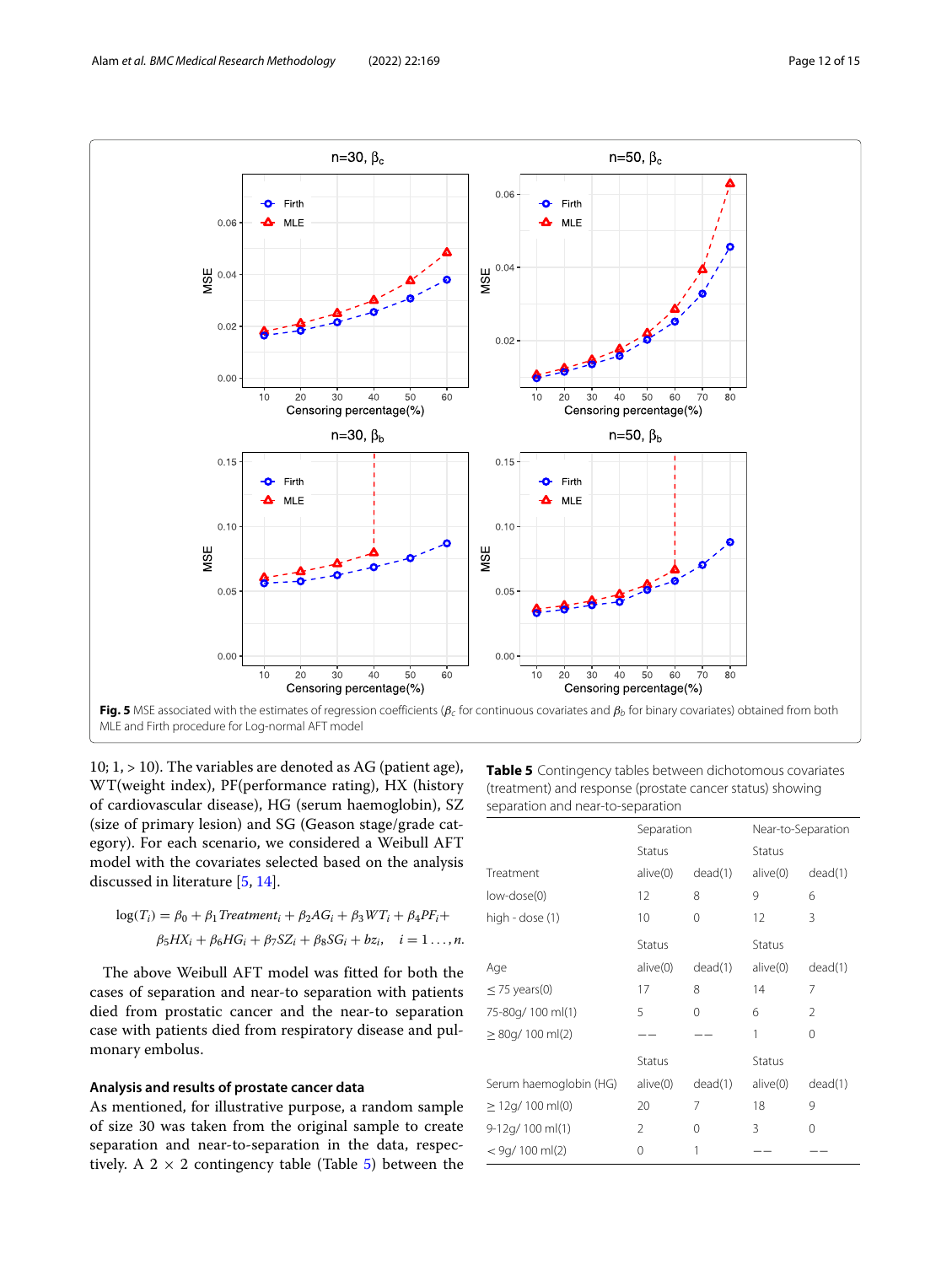<span id="page-12-0"></span>**Table 6** Estimates of regression parameters and their standard error obtained from MLE and Firth's procedure by fitting Weibull AFT model for prostate cancer data under separation and near-to-separation

|                   | Separation       |           |                  |           | Near-to-Separation |           |                  |           |
|-------------------|------------------|-----------|------------------|-----------|--------------------|-----------|------------------|-----------|
|                   | <b>MLE</b>       |           | Firth            |           | <b>MLE</b>         |           | <b>Firth</b>     |           |
| <b>Predictors</b> | <b>Estimates</b> | <b>SE</b> | <b>Estimates</b> | <b>SE</b> | <b>Estimates</b>   | <b>SE</b> | <b>Estimates</b> | <b>SE</b> |
| Treatment         | 11.842           | 9,561.118 | 1.129            | 0.409     | 1.146              | 0.600     | 0.846            | 0.271     |
| Age               | 11.475           | 0.00      | 1.013            | 0.428     | 0.380              | 0.804     | 0.132            | 0.565     |
| WT                | 0.309            | 0.502     | $-0.112$         | 0.199     | $-1.316$           | 0.597     | $-0.598$         | 0.213     |
| PF                | $-0.895$         | 0.888     | $-0.981$         | 0.388     | $-1.138$           | 1.417     | $-0.854$         | 0.720     |
| <b>HX</b>         | 0.534            | 0.615     | 0.503            | 0.251     | 1.547              | 1.057     | 0.905            | 0.616     |
| <b>HG</b>         | $-1.141$         | 0.731     | $-1.063$         | 0.313     | 13.101             | 7,825.785 | 1.587            | 0.684     |
| <b>SZ</b>         | $-0.537$         | 0.778     | $-0.054$         | 0.259     | 0.506              | 0.918     | 0.389            | 0.591     |
| SG                | $-1.966$         | 0.872     | $-0.321$         | 0.092     | $-2.071$           | 0.743     | $-0.345$         | 0.080     |
| Intercept         | 5.218            | 0.728     | 7.671            | 0.181     | 5.924              | 1.006     | 8.171            | 0.252     |
| scale (b)         | 0.518            | 0.182     | 0.398            | 0.096     | 0.694              | 0.219     | 0.608            | 0.145     |

WT = weight index, PF= performance rating, HX= history of cardiovascular disease, HG= serum haemoglobin, SZ= size of primary lesion, SG= Gleason stage/grade category

estrogen treatment and patient status shows two different forms of separation. Moreover, patient's age and haemoglobin level have also created separation in the outcome variable. Table [6](#page-12-0) reveals that the MLE of regression coefficient of the treatment status responsible to create separation in the sub-sample is very large comparative to that of the Firth's estimate of the coefficient making MLE uninterpretable. Under the separation scenario, the MLE fails to deliver a standard error for the regression coefficient of age resulting in a disrupted inference. Conversely, Firth's procedure produces a finite estimate and standard error for the corresponding covariate. Although, the MLE becomes smaller with increased degrees of overlapping in the near-to-separation for the treatment status, the Firth's procedure provides both smaller estimate and standard error for this covariate. In terms of standard error, the penalized estimates are more efficient than MLE in each separation scenarios.

# **Analysis and results of respiratory disease and pulmonary embolus**

The contingency Table [7](#page-12-1) between the estrogen treatment and patient's survival status (death from respiratory disease and pulmonary embolus) shows the existence of near-to-separation in the data. Furthermore, performance rating, serum haemoglobin level and size of primary lesion have also created separation in outcome variable in both cases of respiratory disease and pulmonary embolus. Here, total sample size consists of 148 alive with only 16 (Respiratory disease) and 14 (Pulmonary embolus) events or failure and near-to-separation can be observed. The censoring percentage is 91.92% (Respiratory disease) and 93.08% (Pulmonary embolus) respectively. The Table [8](#page-13-1) reveals that similar to the scenario with prostatic cancer,

the Firth's estimates of coefficient of treatment are smaller in magnitude and have smaller standard error than MLE in each case. Moreover, zero or extremely large standard errors estimated by MLE for some covariates (performance rating, serum haemoglobin and size of primary lesion) indicate convergence failure during estimation. In contrary, Firth's procedure succeeds to deliver finite

<span id="page-12-1"></span>

| <b>Table 7</b> Contingency tables between dichotomous covariates |
|------------------------------------------------------------------|
| (treatment) and response (respiratory disease and pulmonary      |
| embolus status) .                                                |

|                             | Respiratory disease |         |          | Pulmonary embolus |
|-----------------------------|---------------------|---------|----------|-------------------|
|                             | Status              |         | Status   |                   |
| Treatment                   | alive(0)            | dead(1) | alive(0) | dead(1)           |
| low-dose(0)                 | 61                  | 10      | 61       | 4                 |
| high - dose (1)             | 87                  | 6       | 87       | 10                |
|                             | Status              |         | Status   |                   |
| Performance rating (PF)     | alive(0)            | dead(1) | alive(0) | dead(1)           |
| normal(0)                   | 142                 | 16      | 142      | 12                |
| limitation of activity(1)   | 6                   | 0       | 6        | 2                 |
|                             | Status              |         | Status   |                   |
| Serum haemoglobin (HG)      | alive(0)            | dead(1) | alive(0) | dead(1)           |
| $\geq$ 12g/ 100 ml(0)       | 131                 | 15      | 131      | 11                |
| 9-12g/ 100 ml(1)            | 16                  | 1       | 16       | 3                 |
| $<$ 9g/ 100 ml(2)           | 1                   | 0       | 1        | 0                 |
|                             | Status              |         | Status   |                   |
| Size of primary lesion (SZ) | alive(0)            | dead(1) | alive(0) | dead(1)           |
| $<$ 30 cm <sup>2</sup> (0)  | 141                 | 15      | 141      | 12                |
| $>$ 30 cm <sup>2</sup> (1)  | 5                   | 1       | 5        | $\overline{2}$    |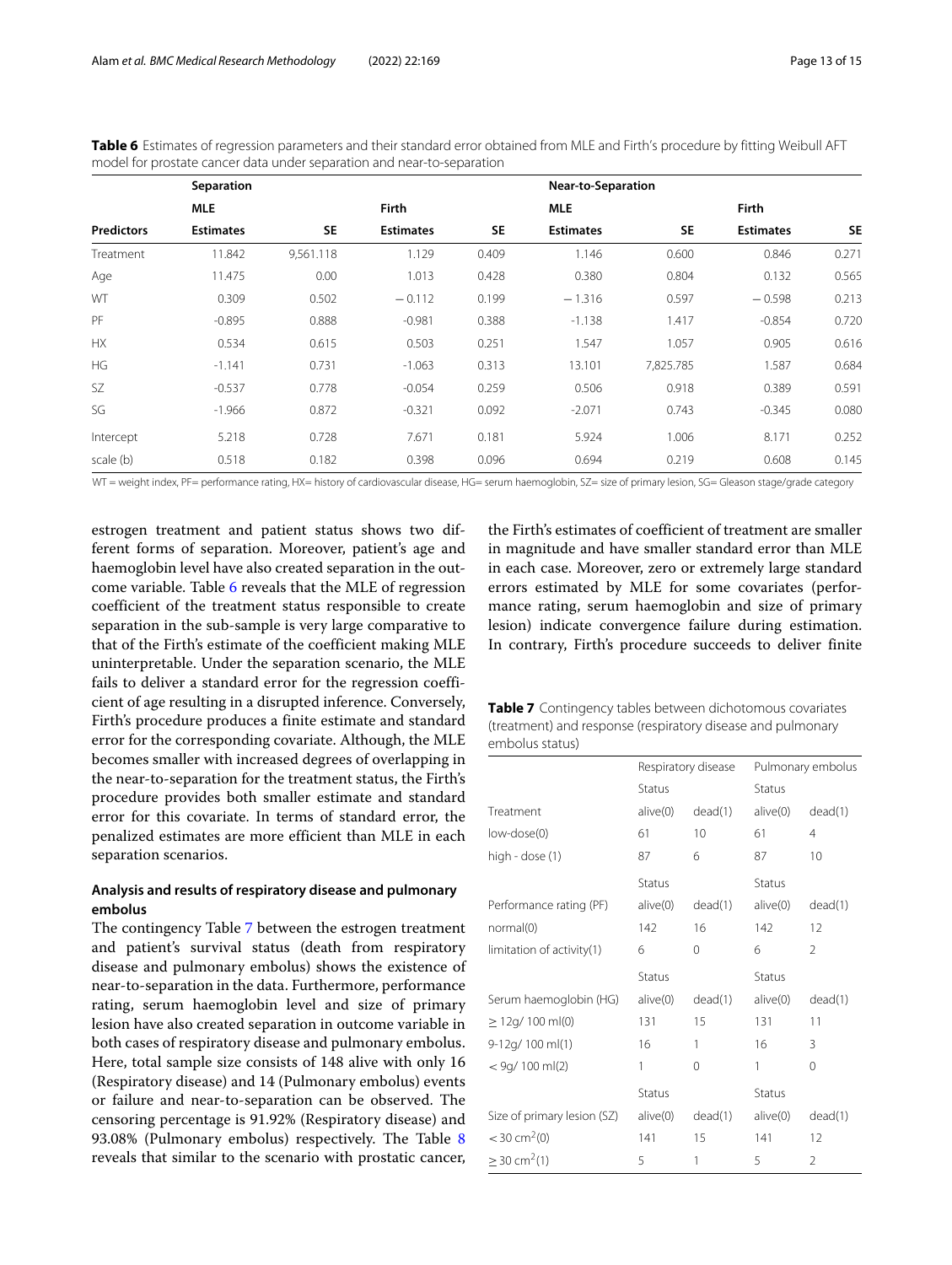<span id="page-13-1"></span>**Table 8** Estimates of regression parameters and their standard error obtained from MLE and Firth's procedure by fitting Weibull AFT model for time-to-event data with outcome both respiratory disease and pulmonary embolus

|                   | <b>Respiratory disease</b> |           | <b>Pulmonary embolus</b> |           |                  |           |                  |           |
|-------------------|----------------------------|-----------|--------------------------|-----------|------------------|-----------|------------------|-----------|
|                   | <b>MLE</b>                 |           | <b>Firth</b>             |           | <b>MLE</b>       |           | Firth            |           |
| <b>Predictors</b> | <b>Estimates</b>           | <b>SE</b> | <b>Estimates</b>         | <b>SE</b> | <b>Estimates</b> | <b>SE</b> | <b>Estimates</b> | <b>SE</b> |
| Treatment         | 0.204                      | 0.478     | 0.124                    | 0.284     | $-0.588$         | 1.086     | $-0.292$         | 0.575     |
| Age               | $-1.131$                   | 0.419     | $-0.755$                 | 0.243     | $-1.481$         | 0.900     | $-0.913$         | 0.471     |
| WT                | $-0.535$                   | 0.351     | $-0.307$                 | 0.202     | 0.218            | 0.821     | 0.070            | 0.445     |
| PF                | 14.193                     | $\infty$  | $-0.259$                 | 0.750     | 26.677           | $\infty$  | $-0.676$         | 1.518     |
| <b>HX</b>         | 0.001                      | 0.488     | $-0.037$                 | 0.289     | $-0.646$         | 1.121     | $-0.463$         | 0.625     |
| HG                | 14.733                     | 6,113.595 | 0.857                    | 0.751     | $-0.672$         | 1.284     | $-0.585$         | 0.672     |
| SZ.               | 14.605                     | $\infty$  | $-0.309$                 | 0.731     | $-3.777$         | 1.697     | $-2.472$         | 0.895     |
| SG                | 0.083                      | 0.463     | 0.025                    | 0.076     | $-0.503$         | 1.077     | $-0.029$         | 0.146     |
| Intercept         | 6.772                      | 0.904     | 5.931                    | 0.336     | 10.031           | 2.075     | 8.942            | 0.969     |
| scale (b)         | 0.779                      | 0.262     | 0.646                    | 0.073     | 1.657            | 3.438     | 1.423            | 0.159     |

AG = age, WT = weight index, PF= performance rating, HX= history of cardiovascular disease, HG= serum haemoglobin, SZ= size of primary lesion, SG= Gleason stage/grade category

estimates and smaller standard error for all covariates in each case.

# <span id="page-13-0"></span>**Discussion**

The AFT model is being widely used to analyze survival data from health and reliability engineering because of its intuitive interpretation connecting directly with failure time. For the rare event survival data or data with small in size, separation or monotone likelihood often exists in the fitting process of the AFT model using maximum likelihood estimation technique. The paper investigated the performance of the MLE of the AFT model in such data condition and addressed these issues by introducing a penalized likelihood approach by adding a Firth-type penalty term to the original likelihood. Further a post-hoc correction was made by keeping the intercept and scale parameter out of penalization to improve the estimates of predicted survival probabilities. The performance of the proposed method was evaluated using an extensive simulation study considering AFT model under three different (but widely used) distributions of the log-location scale family separately. For each of the models, the proposed penalized method has been shown to provide superior performance over MLE by solving the problem of monotone likelihood reflected by achieving convergence and providing estimates with lower bias and MSE and narrower confidence interval, in most simulation scenarios.

In particular, when sample size is small and/or percentage of censoring is high, the regression coefficient estimates (both binary and continuous) from penalized likelihood are generally shown to have lower bias and MSE with narrower confidence interval than that for MLE. Again, in the presence of any form of separation, the simulation results revealed that the MLE provided large amount of bias and MSE (often infinitely large value indicating frequent convergence failure) for the estimates of the regression coefficient, particularly those associated with the binary covariates that created separation. On the contrary, the penalized method showed improvement over MLE by achieving convergence and reducing bias and MSE to some extent and providing narrower confidence interval. However, comparable results are observed for both methods for the regression coefficient associated with continuous covariates that didn't make separation. Simulation study also showed that the performance of the penalized likelihood estimation tends to be better than the MLE in separation than that for near-to-separation, indicating the effectiveness of the proposed method in extreme situations of separation. Furthermore, the posthoc adjustment of the intercept and scale parameters under the penalized method has been shown to generate improved intercept and scale parameter estimates over MLEs by lowering the bias and consequently to provide relatively accurate estimates of the survival probabilities at different quartiles of the survival times. Simulation results of this study are quite similar to those with the other studies in the recent years which discussed Firth-type penalized estimates of regression models such as logistic regression  $[13, 22]$  $[13, 22]$  $[13, 22]$  and Cox regression  $[12]$ .

An illustration of the methods using prostate cancer data supported the simulation findings by providing estimates with intuitive interpretation. However, demonstration of a rigorous application of this approach to a data with existence of high rate of censoring and/or existence of separation was not possible here to due to lack of access to such data, which may be useful for the practical users of this method. The proposed penalized method for AFT model underestimated the true SE for some scenar